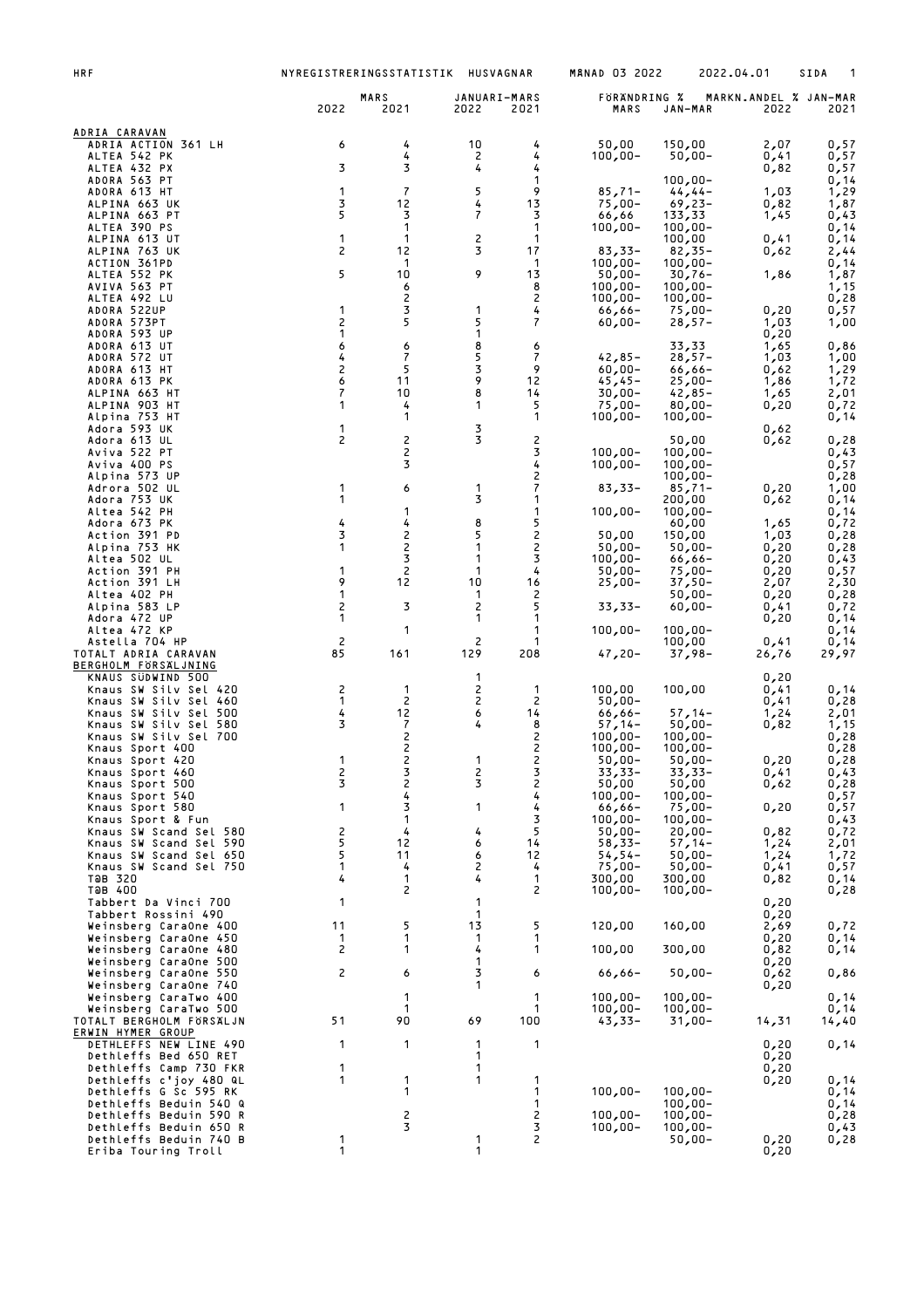| <b>HRF</b>                                        |                   | NYREGISTRERINGSSTATISTIK | HUSVAGNAR            |                | <b>MANAD 03 2022</b>     |                          | 2022.04.01                    | 2<br>SIDA    |
|---------------------------------------------------|-------------------|--------------------------|----------------------|----------------|--------------------------|--------------------------|-------------------------------|--------------|
|                                                   | 2022              | MARS<br>2021             | JANUARI-MARS<br>2022 | 2021           | FORANDRING %<br>MARS     | JAN-MAR                  | MARKN.ANDEL % JAN-MAR<br>2022 | 2021         |
| ERWIN HYMER GROUP<br>Eriba Touring 535            | 1                 |                          | 1                    |                |                          |                          | 0,20                          |              |
| Eriba Touring 542<br>LMC Musica 542 E             | 1                 | 1                        | 1                    | 2              | $100,00 -$               | $100,00 -$               | 0,20                          | 0,28         |
| LMC Style 400F                                    | 1<br>8            | 9                        | 1<br>9               | 13             |                          |                          | 0,20                          |              |
| TOTALT ERWIN HYMER GROUP<br>HOBBY CARAVAN SVERIGE |                   |                          |                      |                | $11, 11-$                | $30,76-$                 | 1,86                          | 1,87         |
| HOBBY 460 UFE DE LUXE<br>HOBBY 495 UL DE LUXE     | 2<br>2            | 11                       | 3<br>3               | 14             | $81,81-$                 | $78,57-$                 | 0,62<br>0,62                  | 2,01         |
| HOBBY 495 UL EXCELLENT<br>HOBBY 495 UFE EXCELLEN  | 1<br>1            | 2                        | 1<br>1               | 2              | $50,00 -$                | 50,00-                   | 0,20<br>0,20                  | 0,28         |
| HOBBY 540 UL DE LUXE<br>HOBBY 540 WLU EXCELLEN    | 1<br>2            | 2<br>1                   | 2<br>2               | 2<br>1         | $50,00 -$<br>100,00      | 100,00                   | 0,41<br>0,41                  | 0,28<br>0,14 |
| HOBBY 540 UFF EXCELLEN<br>HOBBY 560 KMFE DE LUXE  | 2<br>2            | 4                        | 3<br>2               | 6              | $50,00 -$                | 66,66-                   | 0,62<br>0,41                  | 0,86         |
| HOBBY 540 UL PRESTIGE<br>HOBBY 560 UL PRESTIGE    | 2                 |                          | 1<br>4               |                |                          |                          | 0,20<br>0,82                  |              |
| HOBBY 560 WLU PRESTIGE                            | 2<br>1            | 3                        | 3<br>1               | 4              | $33,33-$                 | $25,00-$                 | 0,62                          | 0,57         |
| HOBBY 650 KFU PRESTIGE<br>HOBBY 720 UKFE PRESTIG  | 2                 | 1                        | 4                    | 3              | 100,00                   | 33,33                    | 0,20<br>0,82                  | 0,43         |
| HOBBY 460 LU DE LUXE<br>HOBBY 540 KMFE DE LUXE    | 1                 | 2<br>1                   | 1                    | 2<br>1         | $100,00 -$               | $100,00 -$               | 0,20                          | 0,28<br>0,14 |
| HOBBY 545 KMF EXCELLEN<br>HOBBY 545 KMF DE LUXE   | 3                 | 1<br>6                   | 3                    | 1<br>8         | $100,00 -$<br>$50,00 -$  | $100,00 -$<br>$62,50-$   | 0,62                          | 0,14<br>1,15 |
| HOBBY 400 SFE DE LUXE<br>HOBBY 490 KMF DE LUXE    | 1                 | 3<br>2                   | 2                    | 5<br>2         | $66,66 -$<br>$100,00 -$  | $60,00 -$<br>$100,00 -$  | 0,41                          | 0,72<br>0,28 |
| HOBBY 495 UL PRESTIGE<br>HOBBY 455 UF DE LUXE     |                   | 3                        |                      | 3<br>1         | $100,00 -$               | $100,00 -$<br>$100.00 -$ |                               | 0,43<br>0,14 |
| HOBBY 620 CL PRESTIGE<br>Hobby 460 DL On Tour     | 3<br>2            | $\overline{7}$           | 3<br>2               | 7              | $57,14-$                 | $57,14-$                 | 0,62<br>0,41                  | 1,00         |
| Hobby 560 LU Prestige<br>HOBBY 390 ON TOUR        |                   | 10                       | 1                    | 14             | $100,00 -$               | $100,00 -$               |                               | 2,01         |
| HOBBY 560 KMFE D L EDT                            |                   | 4                        |                      | 4              | $100,00 -$               | $100,00 -$               | 0,20                          | 0,57         |
| HOBBY 545 KMF D L EDT<br>Hobby 650 KMfe D L Edi   | 1                 | 2<br>4                   | 1                    | 2<br>5         | $50,00 -$<br>$100,00 -$  | $50,00 -$<br>$100,00 -$  | 0,20                          | 0,28<br>0,72 |
| Hobby 495 WFB De Luxe<br>Hobby 495 WFB Excellen   | 1<br>1            | 1                        | 2<br>3               | 1              |                          | 200,00                   | 0,41<br>0,62                  | 0,14         |
| Hobby 560 WFU Excellen<br>Hobby 560 WFU Prestige  | 2<br>1            |                          | 3<br>1               | 1              |                          |                          | 0,62<br>0,20                  | 0,14         |
| Hobby 660 WFC Prestige<br>Hobby 490 KMF De Luxe   |                   | 1<br>1                   | 1                    | 2<br>1         | $100,00 -$<br>$100,00 -$ | $50,00 -$<br>$100,00 -$  | 0,20                          | 0,28<br>0,14 |
| Hobby 460 SFf Excellen<br>Hobby 560 LU Excellent  |                   | 2<br>1                   |                      | 2<br>1         | $100,00 -$<br>$100,00 -$ | $100,00 -$<br>$100,00 -$ |                               | 0,28<br>0,14 |
| Hobby 495 WFB<br>Hobby 460 SFF                    | $\mathbf{1}$      | 1                        | 1                    | 1              | $100,00 -$               | $100,00 -$               | 0,20                          | 0,14         |
| Hobby 515 UHK De Luxe<br>Hobby 720 WLC Prestige   | 3<br>5            | 2<br>2                   | 4<br>5               | 3<br>2         | 50,00<br>150,00          | 33,33<br>150,00          | 0,82<br>1,03                  | 0,43<br>0,28 |
| Hobby 560 FC Prestige                             | $\mathbf{2}$      | 1                        | 4                    | 1              | 100,00                   | 300,00                   | 0,82                          | 0,14         |
| Hobby 720 WQC Prestige<br>Hobby 650 KFU De Luxe   | 2                 | 4<br>7                   | 3<br>1               | 6<br>12        | $50,00 -$<br>$100,00 -$  | $50,00 -$<br>$91,66 -$   | 0,62<br>0,20                  | 0,86<br>1,72 |
| Hobby 650 UMFe Excelle<br>Hobby 515 UHL De Luxe   | 6                 | 5<br>5                   | 1<br>7               | 5<br>6         | $100,00 -$<br>20,00      | $80,00 -$<br>16,66       | 0,20<br>1,45                  | 0,72<br>0,86 |
| Hobby 460 SL Excellent<br>Hobby 560 Cfe Excellen  | 1<br>1            | 6<br>3                   | 2<br>1               | 7              | $83,33-$<br>66,66-       | $71,42-$<br>66,66–       | 0,41<br>0,20                  | 1,00<br>0,43 |
| Hobby 540 Uff De Luxe<br>Hobby 620 CL Excellent   | 2                 | 1                        | 3                    | 1<br>1         | 100,00                   | $100,00 -$<br>200,00     | 0,62                          | 0,14<br>0,14 |
| Hobby 650 UFF Prestige<br>Hobby 540 WFU Excellen  | 1<br>1            | $\overline{c}$           | 1<br>1               | $\overline{c}$ | $50,00 -$                | $50,00 -$                | 0,20<br>0,20                  | 0,28         |
| Hobby 495 UL Exc. Edt.<br>Hobby 545 Excellent Ed  | 2<br>2            |                          | 3<br>3               |                |                          |                          | 0,62<br>0,62                  |              |
| Hobby 560 KMFe Exc. Ed<br>Hobby 650 KMFE Exc Edi  | 1<br>$\mathbf{1}$ |                          | 1<br>2               |                |                          |                          | 0,20<br>0,41                  |              |
| Hobby Beachy 420                                  | -1                |                          | 1                    |                |                          |                          | 0,20                          |              |
| TOTALT HOBBY CARAVAN SVE<br>KABE HUSVAGNAR        | 68                | 114                      | 97                   | 145            | $40,35 -$                | $33,10-$                 | 20,12                         | 20,89        |
| KABE BRILJANT XL<br>KABE BRILJANT XL KS           |                   | 2                        | 1<br>4               | $\overline{c}$ | $100,00 -$               | $50,00 -$                | 0,20<br>0,82                  | 0,28         |
| KABE SMARAGD XL KS<br>KABE AMETIST GLE            | 16<br>1           | 11                       | 18<br>1              | 22             | 45,45                    | $18, 18 -$               | 3,73<br>0,20                  | 3,17         |
| KABE AMETIST GLE KS<br>KABE AMETIST XL            | $\mathbf{1}$      | 3                        | 5<br>1               | 5              | $100,00 -$               |                          | 1,03<br>0,20                  | 0,72         |
| KABE AMETIST XL KS<br>KABE SAFIR GLE KS           | 1<br>2            | $\overline{c}$           | 1<br>3               | 2<br>2         | $50,00 -$                | $50,00 -$<br>50,00       | 0,20<br>0,62                  | 0,28<br>0,28 |
| KABE SAFIR TDL KS<br>KABE R HAC 880 TDL / K       |                   | $\frac{2}{2}$<br>1       |                      | 3<br>1         | $100,00 -$<br>$100,00 -$ | $100,00 -$<br>$100,00 -$ |                               | 0,43<br>0,14 |
| KABE ROYAL 560 XL / KS<br>KABE ROYAL 520 XL KS    | 4<br>1            | 4<br>6                   | 6<br>1               | 6<br>6         | $83,33-$                 | $83,33-$                 | 1,24<br>0,20                  | 0,86<br>0,86 |
| KABE CLASSIC 470 KS                               |                   | $\overline{c}$           | 3                    | $\overline{c}$ | $100,00 -$               | 50,00                    | 0,62                          | 0,28         |
| KABE CLASSIC 520 KS<br>KABE CLASSIC 560 KS        | 1<br>2            | 3<br>5                   | 1<br>2               | 4<br>9         | $66,66 -$<br>$60,00 -$   | $75,00-$<br>77,77-       | 0,20<br>0,41                  | 0,57<br>1,29 |
| KABE CLASSIC 470<br>KABE ROYAL 600 XL / KS        | 3                 | $\mathbf{1}$<br>3        | 3                    | 1<br>3         | $100,00 -$               | $100,00 -$               | 0,62                          | 0,14<br>0,43 |
| KABE ROYAL 600 GLE / K<br>KABE ROYAL 630 GLE / K  | 3<br>3            | 2<br>6                   | 4<br>8               | 4<br>7         | 50,00<br>$50,00 -$       | 14,28                    | 0,82<br>1,65                  | 0,57<br>1,00 |
| KABE ROYAL 740 GXL / K<br>KABE ROYAL 740 GLE / K  |                   | 2                        | 1                    | 2<br>1         | $100,00 -$               | $50,00 -$<br>$100,00 -$  | 0,20                          | 0,28<br>0,14 |
| KABE CLASSIC 660 GDL/K                            |                   | 1                        |                      | 1              | $100,00 -$               | $100,00 -$               |                               | 0,14         |